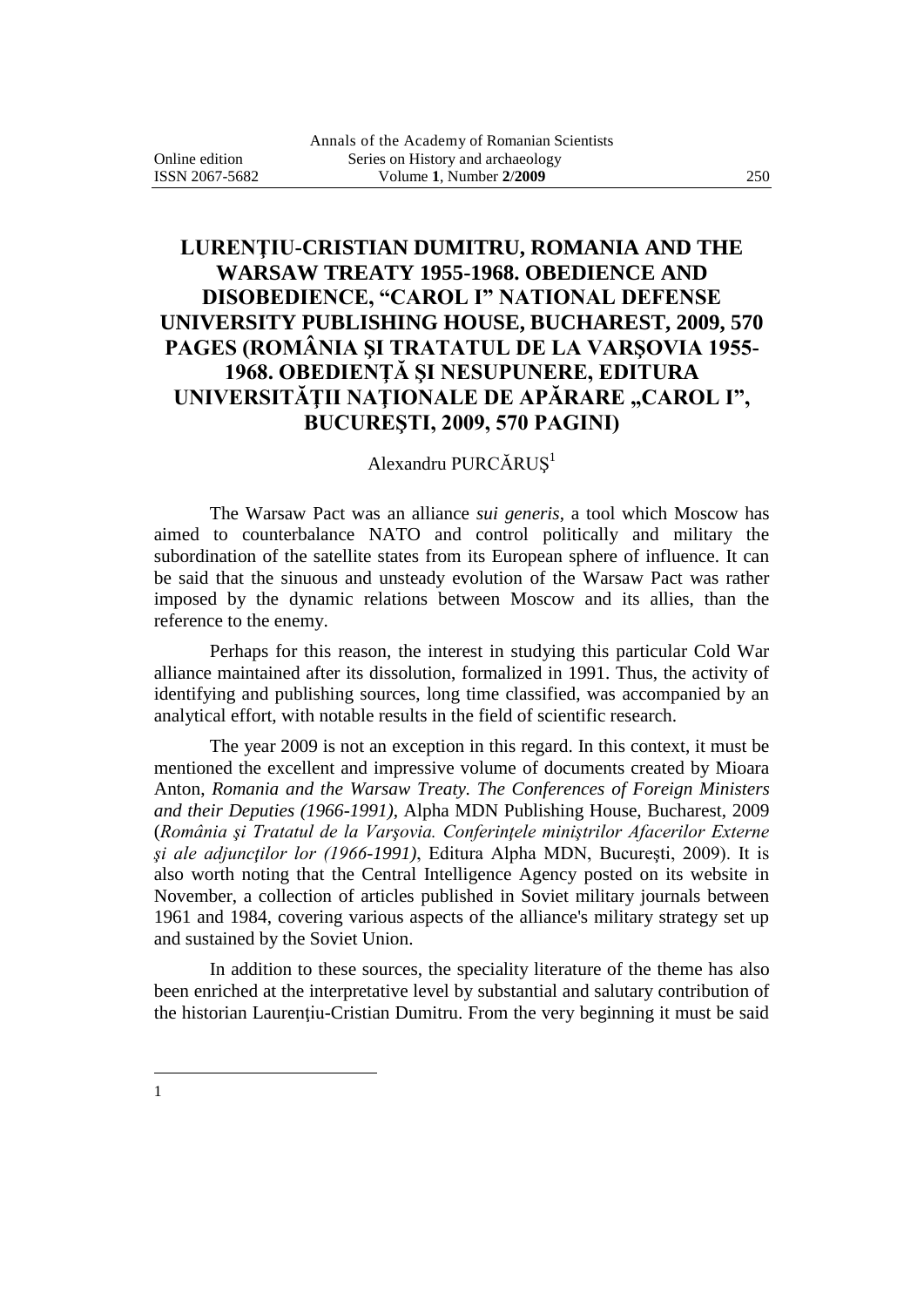that his book comes into focus by accuracy and balance, which recommends it as a reference point in the literature of the subject.

The author proposed to present, from Bucharest's perspective, this dual nature of the Warsaw Pact, in order to discern, as he confesses, why the Romanian state abandoned the attitude of unconditional loyalty to Moscow, for one of temperate "dissidence". In order to do this, he resorted to "a systemic and integrated approach that refers to political, military, diplomatic, economic, geopolitical and geostrategic matters".

His work was based on the most important Romanian and foreign contributions in the field, on the memoirs and journals of relevant actors and, especially on consistent investigation of national archives (Central Historical National Archives, Romanian Military Archives, Ministry of Foreign Affairs Archives). The unhackneyed information allows the author to provide personal assumptions and relevant comments or to reveal connections between different events and processes, which makes this work distinguishable from others similar, that have failed, unfortunately, under the umbrella of compilation.

The structure of the book is harmonious and judicious. The first two chapters are intended for a detailed explanation of the international context, the causes and conditions that led to the Soviet Union" decision to set up a mirror image of NATO, special attention being paid to the organization of the conference for establishing the Warsaw Pact and the treaty"s detailed presentation. The other two chapters analyzes the gradual transformation of the Romanian state into an Eastern bloc"s maverick, revealing why and how it moved from its supporting attitude regarding the Soviet intervention against the Hungarian revolution of 1956, to the harsh condemnation of the Soviets" and of their allies" political and military action in Czechoslovakia, on August 1968.

The author describes in detail the beginning of the Cold War, debating its origins and both Moscow and Washington"s responsibilities in dividing the world between the capitalist party and the communist one. The competition between the two superpowers, United States and Soviet Union, is also analysed in the light of each power's perceptions, insisting upon the explanation of their security concepts. In fact, this section of the paper is a careful radiography of the international relations during the period between the end of World War II and 1955, focusing on the turning points: the launch of Truman Doctrine, Marshall Plan and the creation of Cominform (1947), the Berlin blockade and airlift during the period between June 1948-May 1949, NATO's setting up (1949), the Korean War (1950-1953), Stalin's death (1953) and Geneva Conference (1955).

Moreover, Moscow's arguments to create a military alliance on May 14, 1955 are outlined. The acceptance of the Federal Republic of Germany in NATO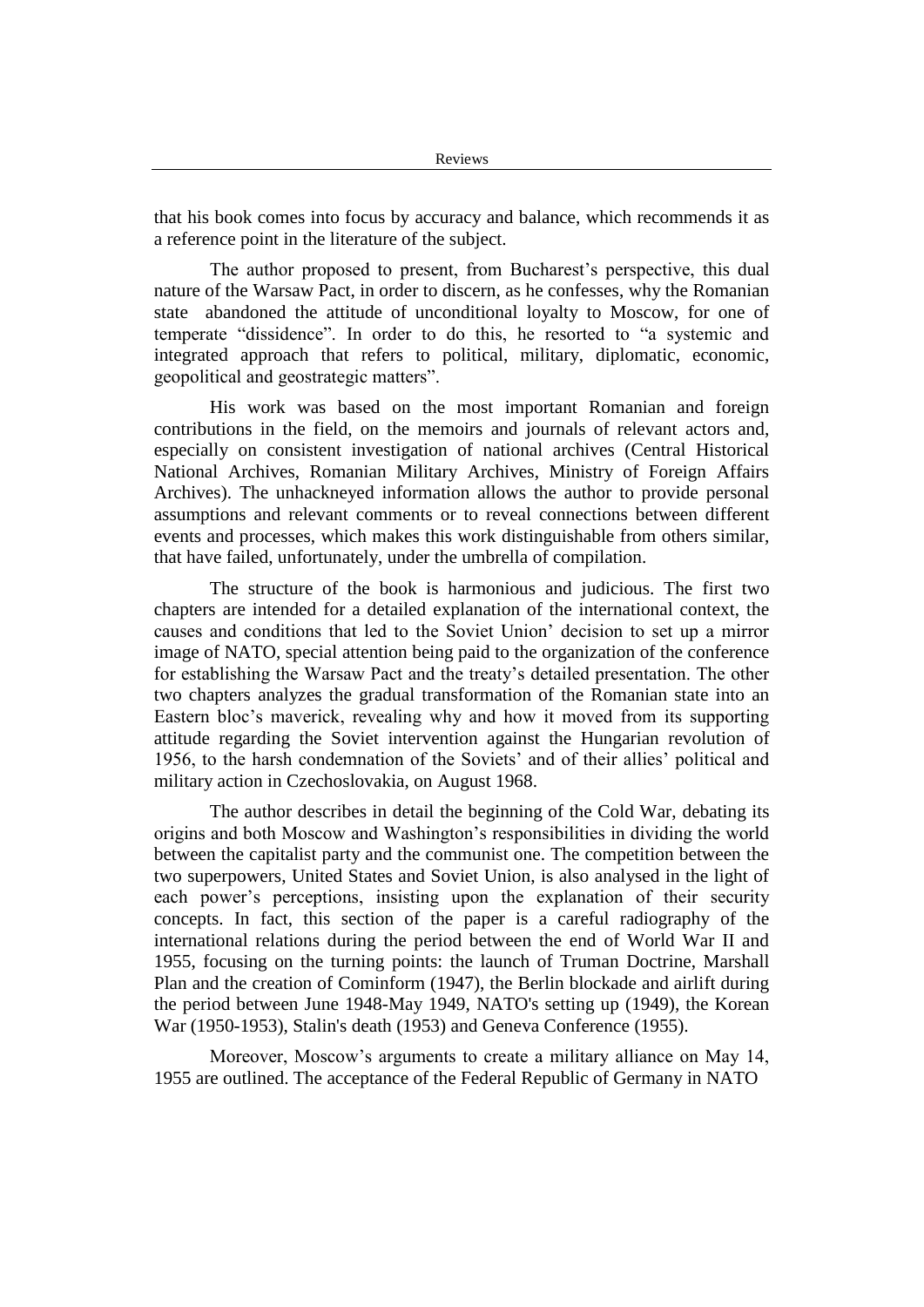(May 9, 1955), the conclusion of the State Treaty with Austria (May 15, 1955), which for Moscow meant loosing the legal right to mantain troops in Romania and Hungary, were merely two of Kremlin"s reasons. The author considers, thereby sharing an opinion that has already been expressed in historigraphy, that, in addition, the Soviets wanted to improve their international status, but also to neutralize NATO, pretending the simultaneous abolition of the two blocks. Finally, the Warsaw Pact was a mean of action for the Soviet Union to exercise control over the states found in its European sphere of influence, but "less than a means of strengthening their military capabilities" as the author notes.

The assessment of political and military organization of the Warsaw Treaty allows the author to consider the specifics of this asymmetric military alliance, dominated by the authoritarian Soviet Union: "The fact that for the entire period of the Warsaw Pact existence, the Supreme Commander (the designation of Commander-in-chief will be set at the Political Consultative Committee Meeting in Budapest, on March 1969) and the Chief of Staff of the United Armed Forces were marshals and Soviet generals, shows by itself nature of the political and military relationships established between the Soviet Union and the satellite states. Although fitted with, the rotation system for these posts had never worked in practice". Moreover, when the Polish Minister of Defense, Marian Spychalski, rose this issue, Soviet Union"s marshal, Ivan S. Konev, the first Supreme Commander of the United Armed Forces replied harshly: "What do you think, that we will do here a somewhat of NATO?"

Given this reality, between 1955-1958, Romania has shown a total obedience, proving to be one of the most loyal allies of Moscow, especially during the Hungarian revolution of 1956, a moment which marshal Anatoly I. Gribkov considers it, in a chapter of his memoirs, as "the first probation of the Warsaw Pact"s thoroughness". The subservient behavior of the leaders from Bucharest decisively influenced the Soviet decision to recall the troops dispatched on the Romanian territory. In this respect, the author considers that "the decision of the Soviet Union to withdraw troops from Romania was taken in successive stages, over the period between 1955-1958, the personal involvement of Nikita S. Khrushchev representing the most important aspect in making this decision". Paradoxically, this was the way that created the premises for the communist regime in Bucharest to emancipate from Moscow's control.

The assertion of the Romanian foreign policy"s new course is portrayed scrupulous and expressive, the author focusing on Romania's attitude towards the events such as the German problem, Soviet-Chinese ideological and political dissensions or Cuban missile crisis. There are also broadly related the differences within the Council for Mutual Economic Assistance (CMEA), which prefaced the Declaration of April 1964, according to which – says the historian – "the regime"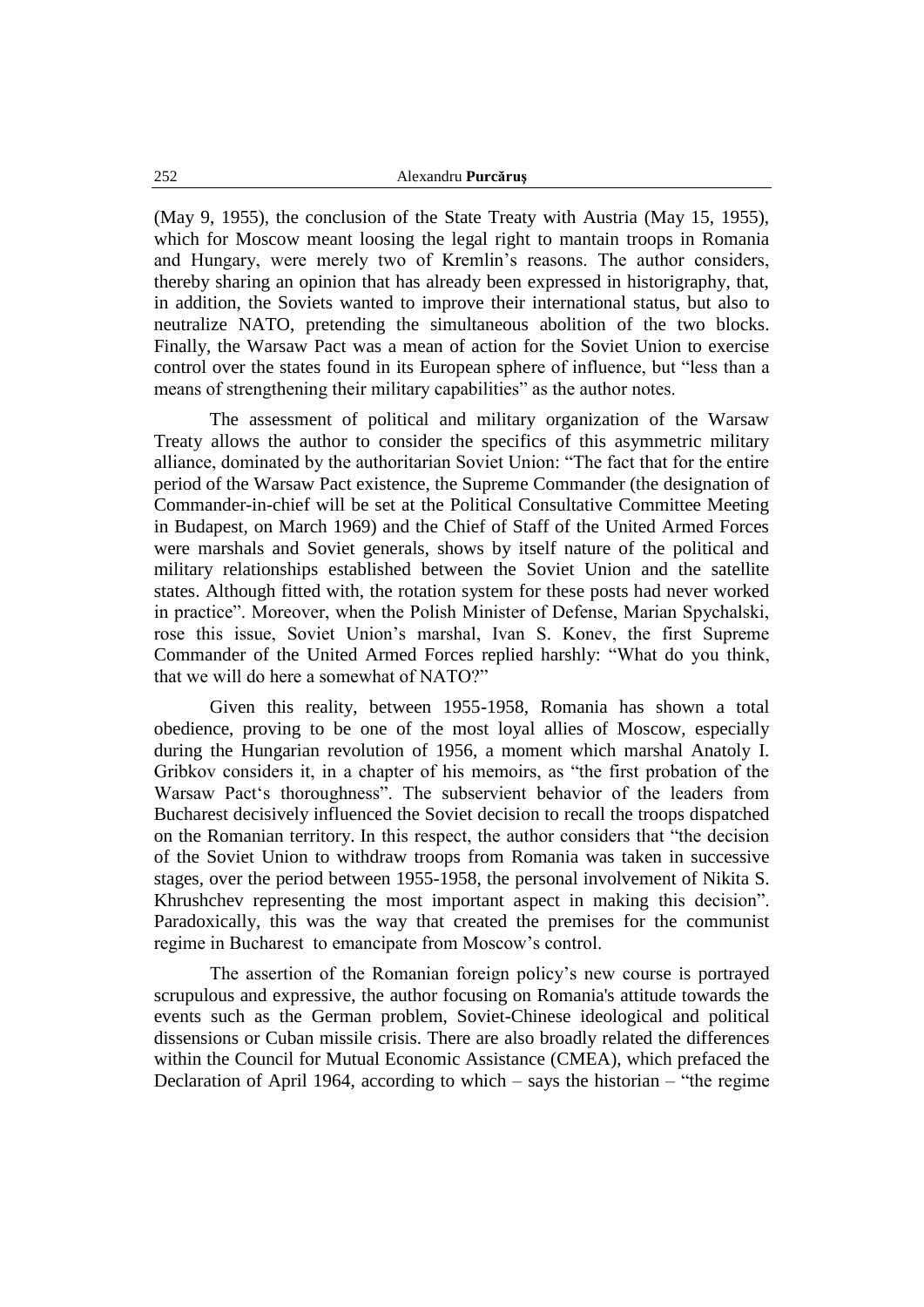in Bucharest elevated the promotion and assertion of independence and national sovereignty to the level of a state policy". There aren"t neglected either the Romanian-Soviet disputes regarding the reform of the Warsaw Pact and the explicit commitment of Bucharest to the "battle of statutes" between 1965-1966. Simultaneously, there are exposed the changes generated in the economic and cultural relations between Romania and the West, being outlined measures such as establishment of Romanian-West-German diplomatic relations, in 1967, the denial to align of the common position of the communist bloc in order to condemn the Israel as the aggressor during the "Six-Day War" and maintaining diplomatic relations with this country.

As expected, the Czechoslovak crisis of 1968 and the response of Romania enjoys a privileged attention. "Prague Spring" is thoroughly reviewed, the author noticing Nicolae Ceauşescu"s ambiguous position, who supported the separation of Czechoslovakia from the control of Moscow, but was not interested in the progress of political democratization process in that country. A substantial space is devoted to Soviet and other four state members of the Warsaw Pact military operation (Bulgaria, Poland, German Democratic Republic and Hungary), which materialized the Brezhnev Doctrine of "limited sovereignty".

Bucharest's unequivocal disapproval of the invasion represents the pick of the policy of disobeying Soviet Union, a reality that entitles the author to characterize as "unreasonable" the statement of some historians who credit the idea that this move had Kremlin's approval in order to produce a dissident of the alliance, who could capitalize the sympathy and the confidence of the West.

Moreover, the author argues that Moscow did not intend to attack Romania, during, or immediately after the invasion of Czechoslovakia, stressing that "the policy pursued by Ceauşescu did not challenge the communist regime or the stability of the Warsaw Pact". In his view, Nicolae Ceauşescu reacted disproportionately to this hypothetical danger, in order to obtain the support of the international community and gain freedom of movement in the relations with Moscow. But he avoided, through concessions, the generation of an irreversible break with the Warsaw Pact.

The historian comments extensively on the impact of the Czechoslovak crisis on the Bucharest"s leadership. There are mentioned measures such as the refusal to accept foreign troops on the national territory or to grant the right of overflight to the foreign aircrafts carrying troops and ordnance or the decision that Romania's armed forces should not participate in exercises with troops outside the national territory, but only to command and staff applications without troops. Under the same rationing entered the cessation of the Romanian officers and